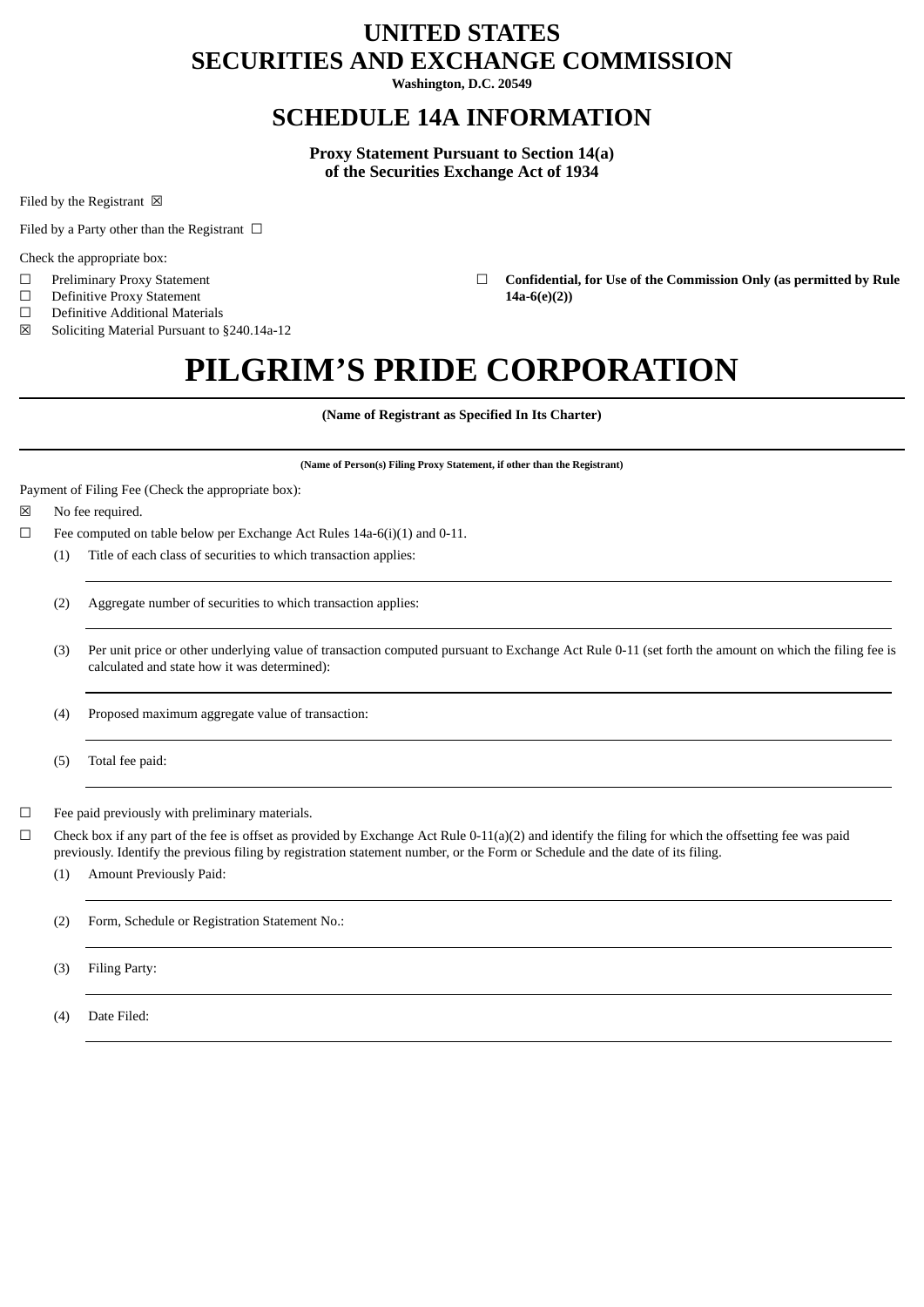## For Immediate Release

# **PILGRIM'S PRIDE BOARD ANNOUNCES PLAN TO CREATE SINGLE CLASS OF STOCK TO ENHANCE STOCKHOLDER VALUE**

# **Stockholders to Vote on Proposals to Combine Class A and Class B Common Stock and to Issue New Shares in Connection with Acquisition of ConAgra's Chicken Division**

#### **New Shares to be Traded Under New Ticker Symbol, "PPC"**

# **Holders of a Controlling Majority of Pilgrim's Pride Stock Will Vote in Favor of Both Proposals**

Pittsburg, TX, August 21, 2003 – Pilgrim's Pride Corporation (NYSE: CHX, CHX.a), the second-largest poultry producer in the United States, today announced that a special committee comprised of its five independent directors has unanimously approved a proposal to combine the company's Class A and Class B common stock into a single class of common stock that will be listed on the New York Stock Exchange under the symbol "PPC" post-combination.

Pilgrim's Pride stockholders will be asked to vote on this plan, as well as the previously-announced proposal to issue new shares of Pilgrim's Pride common stock to ConAgra Foods, Inc. in connection with Pilgrim's Pride's acquisition of ConAgra's chicken division, at the company's special stockholder meeting scheduled for September 26, 2003. Pilgrim's Pride's chairman, Lonnie "Bo" Pilgrim, and his son, Lonnie Ken Pilgrim, a director of the company, collectively own or control 63.7% of the Class A common stock and 62.2% of the Class B common stock and will vote in favor of both proposals, thus ensuring their approval.

Richard A. Cogdill, executive vice president and chief financial officer of Pilgrim's Pride, said, "Our independent directors, after careful consideration and in consultation with outside financial and legal advisors, determined that the creation of a single class of common stock is in the best interests of our company and our stockholders. We expect to realize a number of tangible benefits through the simplification of our capital structure, including increased liquidity and trading volume, improved flexibility with respect to our future capital raising and stock issuance plans and broader investor and analyst focus.

"The elimination of our dual share structure, coupled with the substantial strategic advantages we expect to gain through our purchase of ConAgra's highly complementary chicken business, underscores our commitment to enhance value for all of our stockholders as we continue to grow the company. Following the acquisition, which we expect to complete the first week in October, we will move quickly to integrate ConAgra's specialty prepared chicken products, wellestablished distributor relationships, strong consumer brands and Southeastern processing facilities with our existing capabilities. As a result, we will be even better-positioned to provide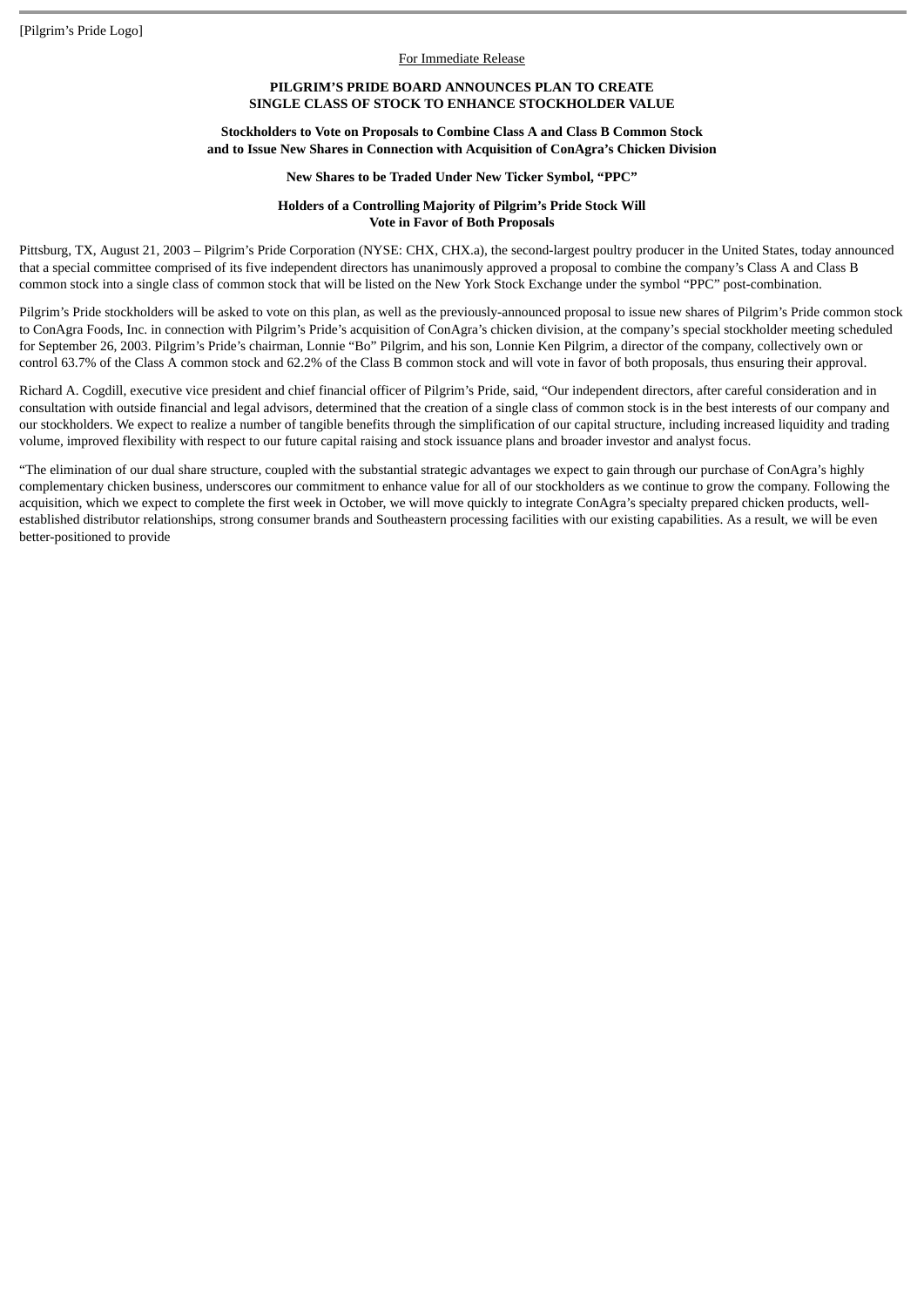our customers at every point on the distribution chain with the broadest range of quality value-added products and services available in the market today," concluded Mr. Cogdill.

Following the stock combination, each share of existing Class A common stock, which currently carries voting rights of one vote per share, will be reclassified into one share of new common stock, and each share of Class B common stock, which currently carries voting rights of 20 votes per share, will be reclassified into one share of new common stock. Each share of new common stock will entitle its holder to cast 20 votes per share until a change in beneficial ownership of the share occurs, at which time the share will generally be entitled to only one vote. All shares of new common stock issued after the stock combination, including the shares to be issued to ConAgra in connection with the acquisition of the ConAgra chicken division, will also be entitled to only one vote per share.

To ensure that the reclassification does not increase the percentage of total voting power controlled by the Pilgrim family, members of the Pilgrim family have agreed to enter into a voting agreement prior to the reclassification. Under the terms of the agreement, any shares received by them in the reclassification that would provide for voting power in excess of the 62.225% of the total voting power currently held by them would be voted proportionately with the votes of the other Pilgrim's Pride stockholders as long as the common stock is listed on the New York Stock Exchange.

Merrill Lynch & Co. advised the special committee of the board of directors of Pilgrim's Pride in connection with the stock combination.

Pilgrim's Pride will hold an analyst / investor call to discuss this announcement tomorrow at 9:00 am CDT (10:00 am EDT). A live Internet audio broadcast of the call may be accessed at http://www.firstcallevents.com/service/ajwz387842996gf12.html or at www.pilgrimspride.com by clicking on the indicated link on the home page. The webcast will be available for replay within two hours of the conclusion of the call. A telephone replay will be available beginning at 12:00 p.m. CDT on August 22 through August 29 at (800) 876-6305.

# **About Pilgrim's Pride**

Pilgrim's Pride Corporation is the second-largest poultry producer in the United States – the third-largest in chicken and fifth-largest in turkey – and the second largest chicken company in Mexico. Pilgrim's Pride employs more than 24,500 persons and operates processing and further processing plants, distribution centers, hatcheries and feed mills in Texas, Arkansas, Arizona, North Carolina, Pennsylvania, Virginia and West Virginia and in Mexico.

Pilgrim's Pride products are sold to foodservice, retail and frozen entree customers. The Company's primary distribution is through retailers and restaurants throughout the United States and in the Northern and Central regions of Mexico and to the foodservice industry nationwide in both countries. For more information, please visit www.pilgrimspride.com.

# Forward-Looking Statements

Statements contained in this press release that state the intentions, hopes, beliefs, anticipations, expectations or predictions of the future of Pilgrim's Pride Corporation and its management are forward-looking statements. It is important to note that the actual results could differ materially